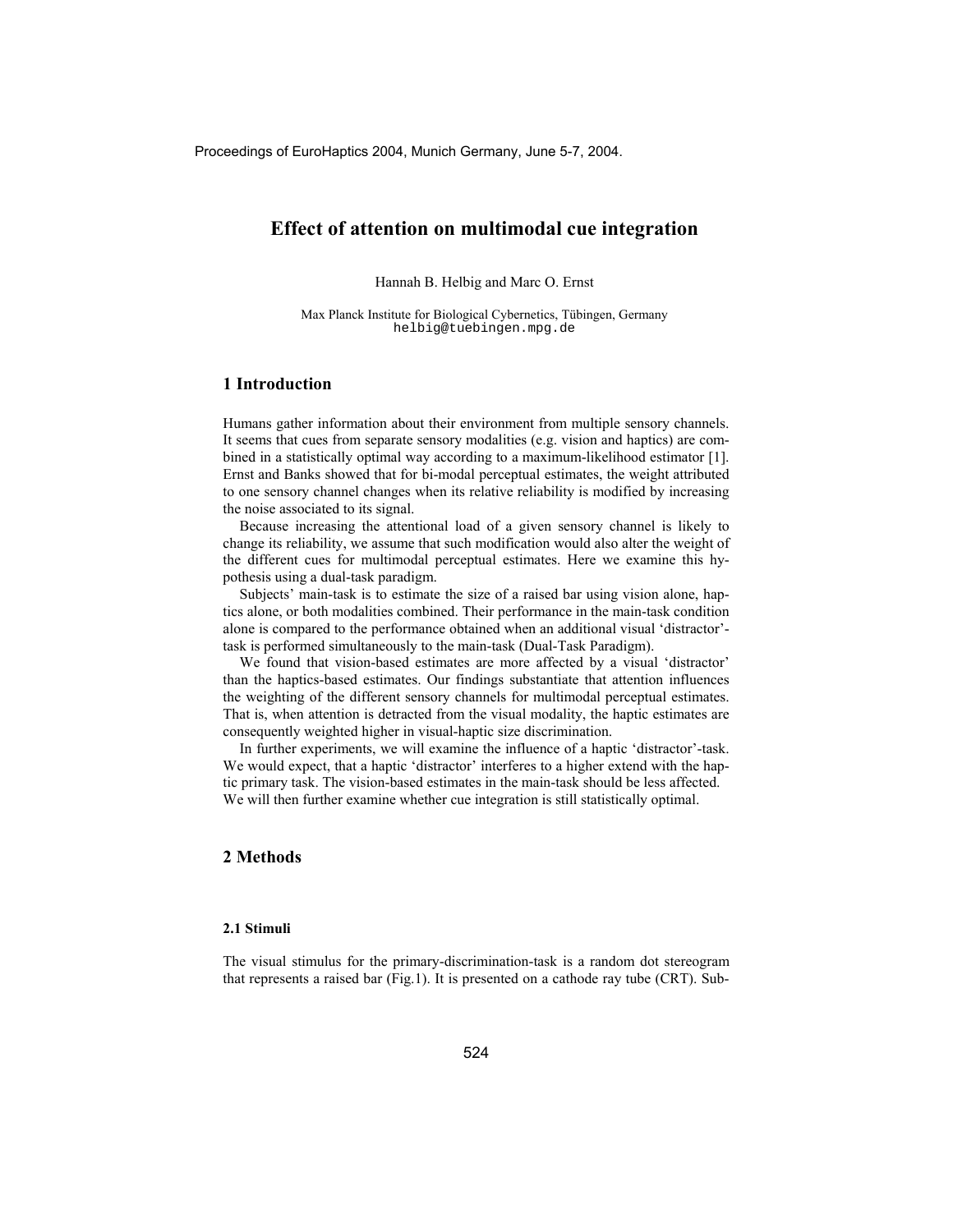jects view the mirror image of the visual stimulus via shutter glasses (*CrystallEyes, StereoGraphics, Inc*.) that provide binocular disparity (Fig.3).

The haptic stimulus is presented with two PHANToM force-feedback devices, one each for the index finger and thumb (Fig.2).



**Fig. 1** Stimuli. **Fig. 2** Experimental Setup.

### **2.2 Procedure**

In the primary task subjects are asked to estimate the size of a raised bar, either visually (V) or haptically (H) alone or by using information from both sensory channels simultaneously (VH). These size estimation tasks are 2-interval forced choice (2-IFC) tasks. Subjects are required to judge whether the first or the second bar was taller. From their judgments we derive psychometric functions which allow us to determine the just-noticeable differences (JNDs) and the points of subjective equality (PSE). The secondary task consists of discriminating two sequences of letters using a same/different paradigm. The letters are presented at the midpoint of the upper surface of the bar to prevent eye movements when main-task and 'distractor'-task are conducted concurrently.

To proof our hypothesis, we determine the performance in the main-task conditions alone (V, H, VH) and compare it with the performance obtained when mainand 'distractor'-task are carried out at the simultaneously  $(V+VD, H+VD, VH+VD)$ .

### **3 Results**

Comparing the JNDs from the visual-only and the haptic-only tasks we found that vision was the more reliable modality for size discrimination given the stimuli used (Fig.3). That is, vision is expected to dominate the combined visual-haptic percept. When we introduced the secondary task the performance in the primary visual task was more affected than that of the primary haptic task. This should therefore result in a shift of dominance from the visual more towards the haptic modality in the bimodal judgements.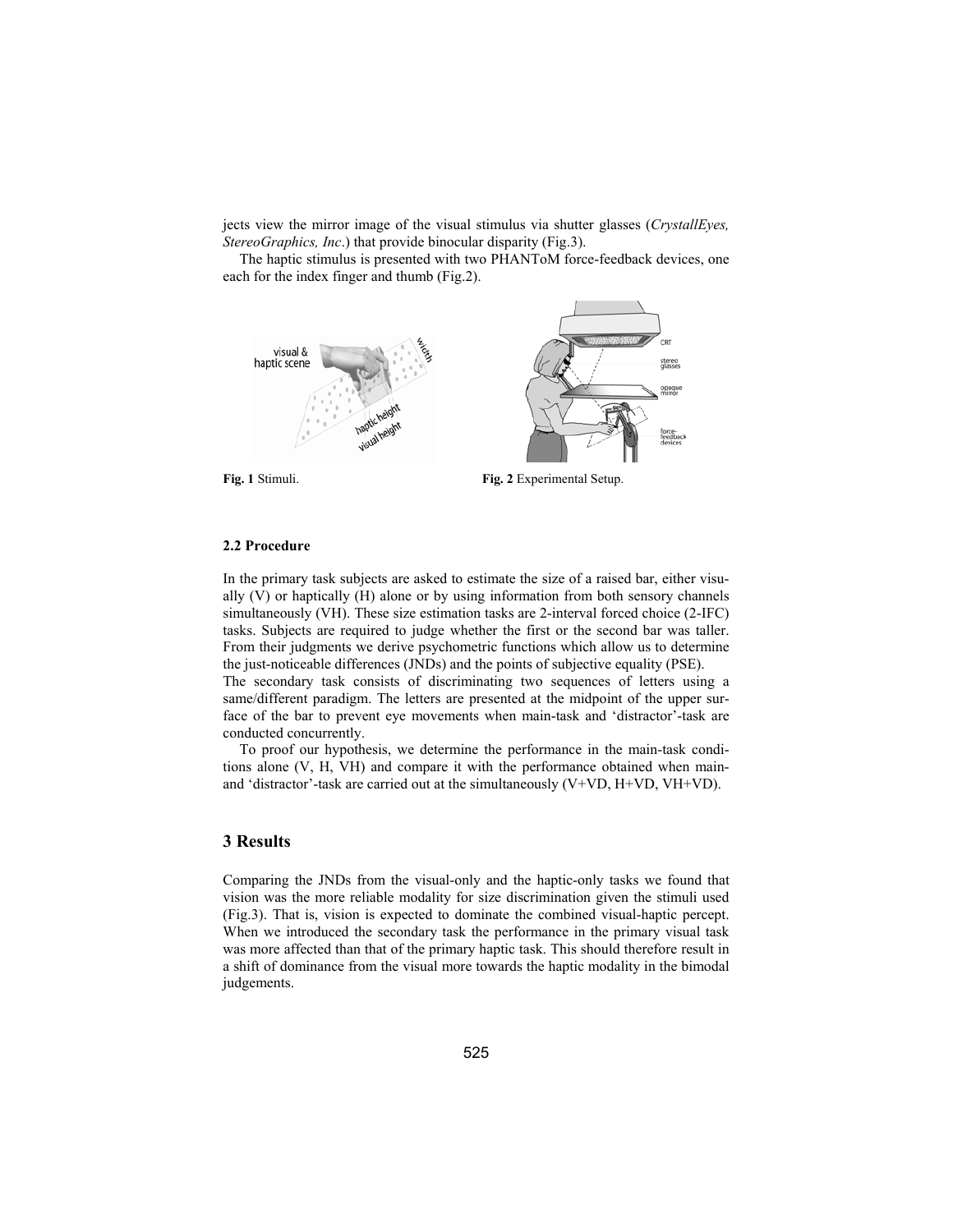

**Fig. 3** In 4 subjects we found that the relative visual weights decrease when subjects perform main-task (single modality condition) and visual 'distractor'-task concurrently (V+VD, H+VD). The relative visual weights are calculated from the JNDs  $(T_H, T_V)$  determined in the visual-only and haptic-only conditions.

To determine the relative visual and haptic weights in the bimodal conditions (VH) we introduce a conflict between the visual and haptic size stimulus; subjects gather slightly contradictory information from both sensory channels. In this condition, the visual height is set at 51.0 mm and the haptic height at 59.0 mm and vice versa (counterbalanced conflict of  $\pm 8$  mm). Such a conflict is necessary for determining the relative contributions (weights) of the two modalities to the final perceptual estimate. Using one subject we confirmed that vision dominates the visual-haptic percept when no 'distractor'-task was performed (Fig.4). That is, in both conflict situations we found that the point of subjective equality (PSE) is clearly shifted towards the actual visual input (VH). When performing a visual 'distractor'-task alongside (VH+VD), as predicted the PSEs are shifted more towards the haptic modality (Fig.4) indicating that the relative visual weights decreased.

The change in weight is best illustrated by the change in slope in the two functions of Figure 4. The visual weights without 'distractor'-task correspond to: 0.59; the visual weights with 'distractor'-task correspond to: 0.42.